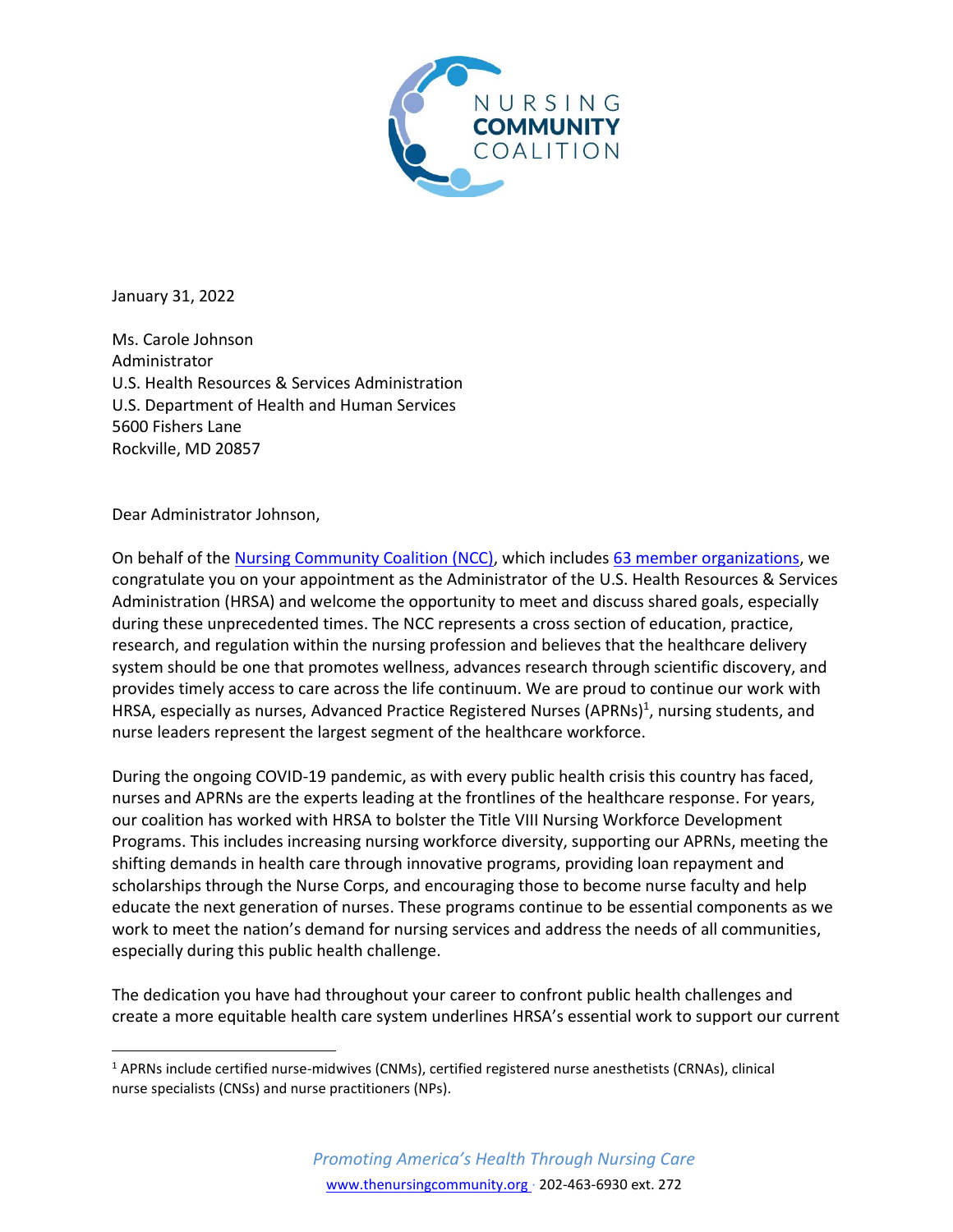and future nursing workforce who are an integral link to increasing access to all aspects of care, no matter if it is in remote rural areas or large urban cities. Ensuring the health of our communities across the country is crucial and that is why we also support initiatives that remove barriers to practice, encourage innovation, increase flexibility in telehealth provisions, coverage, and reimbursement, and extend, or make permanent, waivers issued during this public health emergency.

The unique partnership the NCC has created allows our national nursing organizations to unite on shared priorities and promote America's health through the nursing lens. We stand ready to work with you as we combat COVID-19, bolster our Title VIII Nursing Workforce Development Programs, preserve critical advancements, and support the health of our nation. If the Nursing Community Coalition can be of any assistance to you or your staff, and to set up a meeting to discuss shared goals, please do not hesitate to contact the coalition's Executive Director, Rachel Stevenson, at [rstevenson@thenursingcommunity.org](mailto:rstevenson@thenursingcommunity.org) or at 202-463-6930, ext. 271.

Sincerely,

Academy of Medical-Surgical Nurses Academy of Neonatal Nursing American Academy of Ambulatory Care Nursing American Academy of Emergency Nurse Practitioners American Academy of Nursing American Association of Colleges of Nursing American Association of Critical-Care Nurses American Association of Heart Failure Nurses American Association of Neuroscience Nurses American Association of Nurse Anesthesiology American Association of Nurse Practitioners American Association of Occupational Health Nurses American Association of Post-Acute Care Nursing American College of Nurse-Midwives American Nephrology Nurses Association American Nurses Association American Nursing Informatics Association American Organization for Nursing Leadership American Pediatric Surgical Nurses Association, Inc. American Public Health Association, Public Health Nursing Section American Psychiatric Nurses Association American Society for Pain Management Nursing American Society of PeriAnesthesia Nurses Association for Radiologic and Imaging Nursing Association of Community Health Nursing Educators Association of Nurses in AIDS Care Association of Pediatric Hematology/Oncology Nurses Association of periOperative Registered Nurses Association of Public Health Nurses